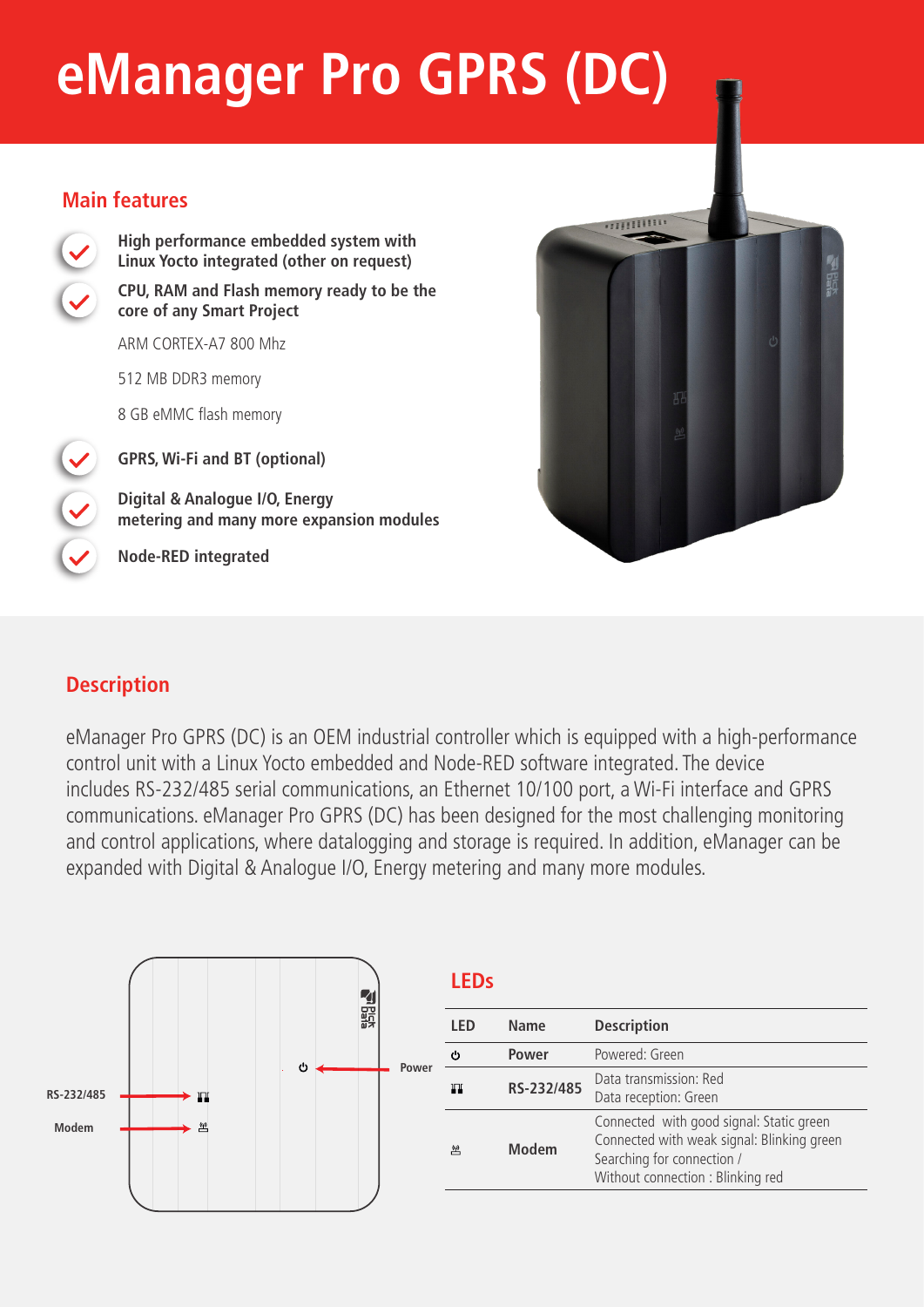# **Dimensions**





# **Technical features**

| Category                  | <b>Parameters</b>                         | Value                                                           |
|---------------------------|-------------------------------------------|-----------------------------------------------------------------|
| <b>Power circuit</b>      | Power supply                              | 9  36 Vdc                                                       |
|                           | Consumption                               | 0,510W                                                          |
| <b>Control unit</b>       | <b>CPU</b>                                | ARM Cortex-A7 800 Mhz                                           |
|                           | <b>RAM Memory</b>                         | 512 MB DDR3                                                     |
|                           | <b>Flash Memory</b>                       | 8 GB eMMC                                                       |
|                           | <b>Clock</b>                              | RTC with supercap to backup clock time                          |
| <b>Environmental</b>      | <b>Operating temperature</b>              | $-20+50$ °C                                                     |
| conditions                | <b>Relative humidity</b>                  | 595%                                                            |
|                           | <b>Maximum working altitude</b>           | 2000 m                                                          |
| <b>Mechanical</b>         | <b>Enclosure material</b>                 | UL94 polycarbonate - Self-extinguishing V0                      |
| characteristics           | <b>Protection grade</b>                   | IP20 (assembled)                                                |
|                           | <b>Dimensions (Width x High x Length)</b> | 87,5 x 88,5 x 48 mm (5 DIN rail modules)                        |
|                           | Weight                                    | 90q                                                             |
|                           | <b>Mounting</b>                           | DIN rail 46277 (EN 50022)                                       |
|                           | <b>Connectors</b>                         | Pluggable terminals, max. wire section 1,5 mm <sup>2</sup>      |
| <b>Electrical and</b>     | <b>Electric shock protection</b>          | Double-insulated class II                                       |
| safety features           | <b>Insulation</b>                         | 3 kVac                                                          |
|                           | <b>Installation category</b>              | <b>CAT III 300 V</b>                                            |
| <b>Wireless interface</b> | Wi-Fi                                     | 802.11 b/g/n (2.4 GHz)                                          |
|                           | <b>BT</b> (optional)                      | 4.2                                                             |
| <b>Radio interface</b>    | <b>Type</b>                               | Quad-band GSM/GPRS                                              |
|                           | <b>Frequency bands</b>                    | 850 / 900 / 1800 / 1900 MHz                                     |
|                           | Antenna                                   | External                                                        |
|                           | Connector                                 | <b>SMA</b>                                                      |
| <b>Serial interface</b>   | <b>Type</b>                               | RS-232 (full-duplex) / RS-485 (half-duplex). Galvanic isolation |
|                           | <b>Baud rate</b>                          | 9600115200 bps                                                  |
| <b>Network interface</b>  | <b>Type</b>                               | Ethernet                                                        |
|                           | <b>Working speed</b>                      | 10/100 Mbps                                                     |
| <b>Standards</b>          | <b>Standards</b>                          | UNE EN 61010-1, UNE-EN 61000-6-2, UNE-EN 61000-6-4              |